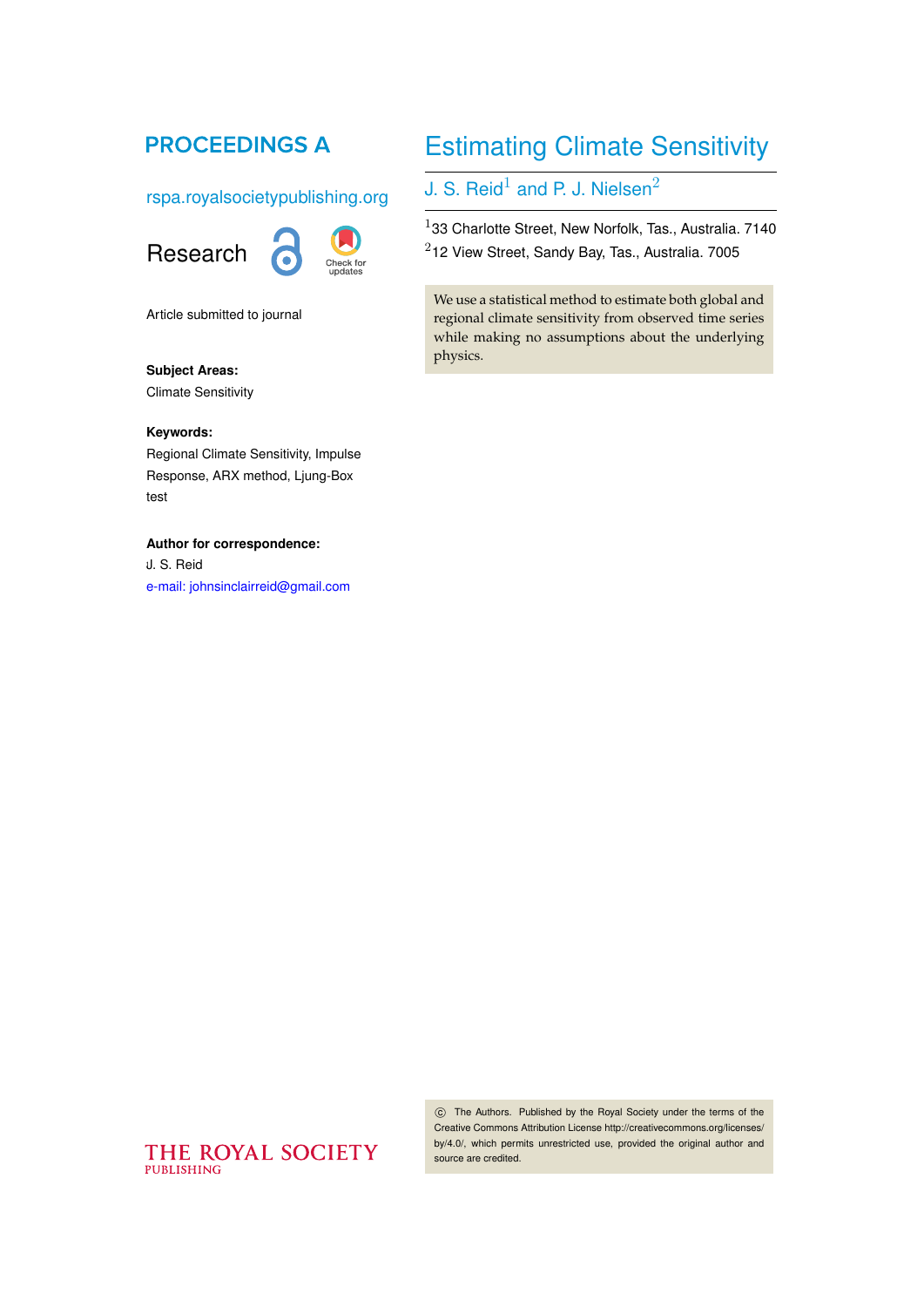### 1. Introduction

Thirty years ago one of us presented a paper to a symposium on wave breaking[\[1\]](#page-4-0) at which <sup>4</sup> many leading researchers in the field were present. It described a simple experiment in a wave <sup>5</sup> tank which clearly demonstrated that frequency downshifting in surface gravity waves is caused <sup>6</sup> by white-capping. The paper was greeted with outrage by many of those present, one of whom was given the floor for an immediate rebuttal with the argument that, if the proposal were true, many years of good work on wave models would have been wasted. In the field of gravity wave dynamics, theory reigned supreme and meticulous experiment and observation were anathema. <sup>10</sup> Science has no parallel discipline similar to historiography and so there is little examination of  $11$  underlying assumptions and prejudices. The seminal works of Popper[\[2\]](#page-5-0) and of Kuhn[\[3\]](#page-5-1) are thus <sup>12</sup> little known among scientists themselves, although researchers in many fields pick up their ideas <sup>13</sup> "by osmosis" in their post-graduate training.

 Sadly this is not at all true of fluid dynamics, particularly as it applies to the environment in the form of numerical models. Generation after generation of ever more complex models succeed one another with very little actual progress, and no improvement at all in realism or relevance. Instead of the exhaustive testing describe by Popper, modellers seek only a single "validation" of their model in the manner of applied mathematicians.

<sup>19</sup> Without Popperian testing, looking to disprove rather than prove, it is possible for major errors <sup>20</sup> and theoretical misconceptions to be carried forward undetected.

<sup>21</sup> A major error they make is in the impulse response function of carbon dioxide concentration <sub>22</sub> due to carbon dioxide emissions widely used by climate modellers and itself based on a <sup>23</sup> circulation model. The impulse response function estimated statistically from time series of the <sup>24</sup> two variables is quite different from the model-derived version [\[4\]](#page-5-2). The statistical approach to <sup>25</sup> fluid dynamics proposed in that paper is developed further and applied to other climate-related <sup>26</sup> time series in this paper. Relationships between observed time series are used to help understand <sub>27</sub> macroscopic relationships holding between the variables while making no assumptions about <sup>28</sup> the underlying physics. Such *ad hoc* "laws" are found to have greater predictive power than <sup>29</sup> circulation models while providing fresh insights into likely physical processes.

<sup>30</sup> A theoretical misconception is the idea that fluids can be adequately described as a <sup>31</sup> "continuum", an infinitely divisible substance, an idea that evolved from the mediaeval concept <sup>32</sup> of a plenum, a space completely filled with matter. "Continuum" works well enough for <sup>33</sup> streamline flows but breaks down mathematically for flows that exceed the critical Reynold's <sup>34</sup> number [\[5\]](#page-5-3). It is a deterministic description that cannot accommodate the stochastic phenomena <sup>35</sup> of entropy and turbulence [\[6\]](#page-5-4). The plenum has been abandoned by every branch of physics other <sup>36</sup> than fluid dynamics. Numerical circulation models continue to depend heavily on the continuum <sub>37</sub> concept and on the deterministic equations that support it. Sadly, real-world fluid flows are <sup>38</sup> dominated by turbulence but this is ignored or trivialised in circulation models. Turbulence is <sup>39</sup> even evident in experiments as a Quantum Mechanical phenomenon (e.g. Figure 1e of [\[7\]](#page-5-5)).

<sup>40</sup> Climate science is, or should be, a branch of experimental physics depending on observation <sup>41</sup> rather than theoretical preconceptions. It is primarily concerned with the relationships between <sup>42</sup> time series of measurable physical quantities and their long term behaviour. Here we develop <sup>43</sup> a rigorous and useful statistical calculus of time series and apply it to real world data. We look <sup>44</sup> at how both global and regional surface air temperature time series are related to atmospheric <sup>45</sup> carbon dioxide concentration. We reveal geographic patterns of climate sensitivity which, to date, <sup>46</sup> have eluded climate modellers.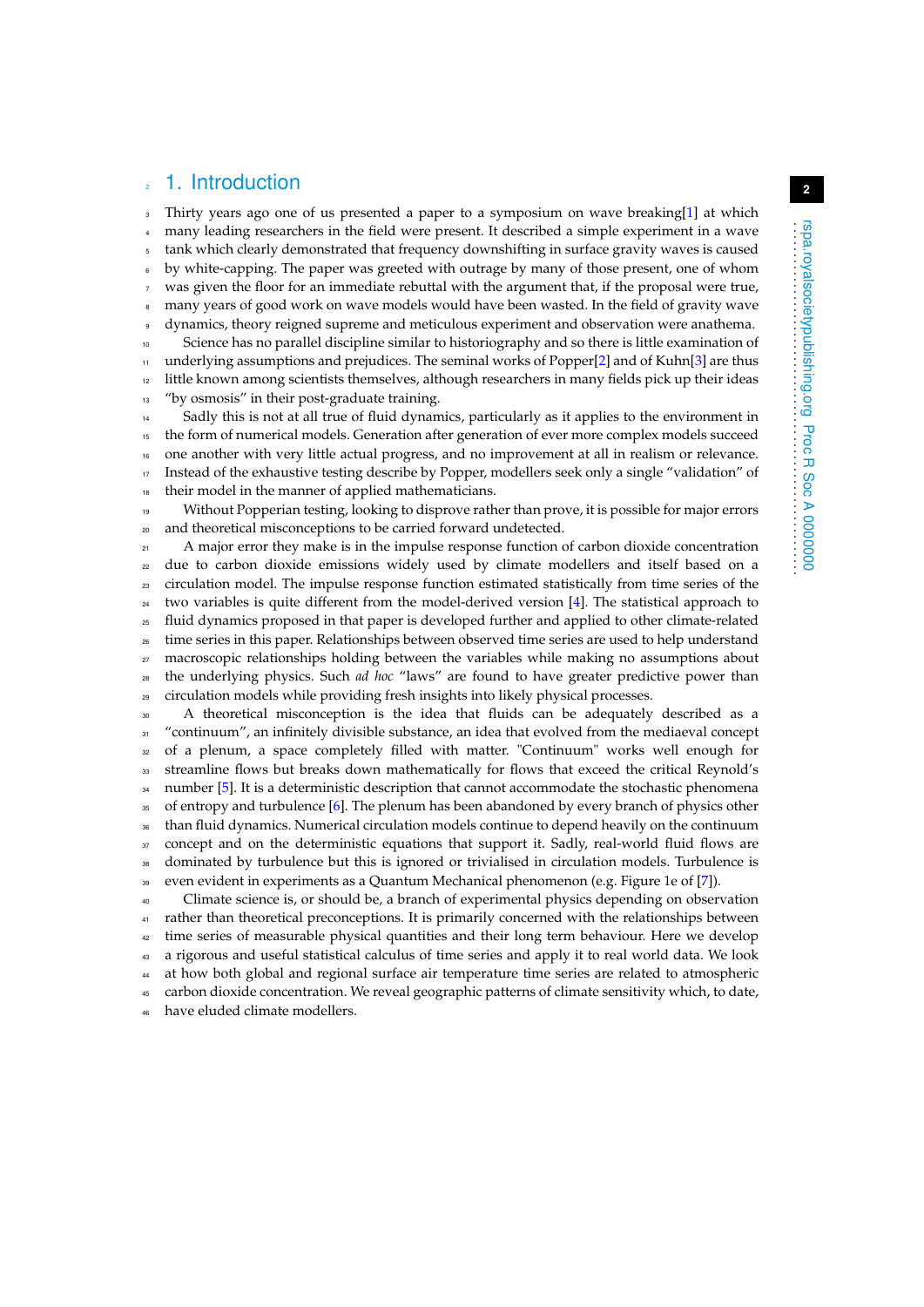## <sup>47</sup> 2. Estimating Impulse Response and Sensitivity

<sup>48</sup> As discussed more fully in [\[4\]](#page-5-2), in the absence of a moving average component, the regression

<sup>49</sup> model which summarises the relationship between two times series x and y is given by

<span id="page-2-2"></span>
$$
Y_m = \alpha_0 x_m + \sum_{n=1}^p \alpha_n y_{m-n} + \Xi_m , \quad m = 1, ..., M
$$
 (2.1)

 $50$  where the regression coefficients,  $α<sub>i</sub>$ , and their confidence limits are estimated using Ordinary

 $51$  Least Squares. It is termed an ARX(p) model for 'autoregressive with exogenous variable'. The

 $\mathfrak{s}_2$  sequence of residuals,  $\{\xi_m\}$ , is given by

<span id="page-2-6"></span>
$$
\xi_m = y_m - \left(\hat{\alpha}_0 x_m + \sum_{n=1}^p \hat{\alpha}_n y_{m-n}\right) , \ m = 1, ..., M
$$
 (2.2)

53 where  $y_m$  is the sample value or 'realization' of  $Y_m$  and  $\hat{\alpha}_0$  to  $\hat{\alpha}_p$  are the regression coefficients <sup>54</sup> estimated from the data.

<sup>55</sup> The order, p, is found by testing the residuals,  $\{\xi_m\}$ , for self correlationby means of the Ljung- Box test[\[8\]](#page-5-6). The Ljung-Box Q statistic and its probability, P, are calculated for each candidate order, p. The estimated order,  $\hat{p}$ , is determined as the least number of coefficients for which P is greater than some predetermined confidence level for which it can be assumed the innovation sequence is not self-correlated.

<sup>60</sup> Our best estimate of the relationship between the two time series is given by the convolution

<span id="page-2-0"></span>
$$
\hat{\gamma} * y = \hat{\alpha}_0 x \tag{2.3}
$$

<sup>61</sup> where

<span id="page-2-3"></span>
$$
\hat{\gamma}_0 = 1 \tag{2.4}
$$

62 and

<span id="page-2-4"></span>
$$
\hat{\gamma}_n = -\hat{\alpha}_n \ , \ n = 1, ..., \hat{p} \tag{2.5}
$$

 $\epsilon$ <sub>63</sub> A more useful form of  $(2.3)$  is

<span id="page-2-1"></span>
$$
y = \hat{I} * x \tag{2.6}
$$

64 where  $\hat{I}$  is given by

$$
\hat{I} * \hat{\gamma} = \hat{\alpha}_0 \tag{2.7}
$$

<sup>65</sup> and is termed the impulse response. For display purposes and inter-comparison a normalized  $66$  impulse response,  $\Im$ , may be used where

$$
\Im * \gamma = 1 \tag{2.8}
$$

 $67$  Like the regression coefficients, I is a property of the system under investigation and  $\hat{I}$  is its <sup>68</sup> estimate. Equation [\(2.6\)](#page-2-1) describes the output of the system, y, in response to *any* input sequence,

 $\theta$   $x$ . The sensitivity of the system, S, is defined here as the response at infinity to a unit step function,  $H_i$ , so that

$$
S = \sum_{k=0}^{\infty} I_k
$$
 (2.9)

 $71$  i.e. it is the sum of the terms of the impulse response. It is a random variable on which confidence

 $72$  limits can be placed. The sum of a convolution is equal to the product of the sums of the

<sup>73</sup> convoluting factors. Hence

<span id="page-2-5"></span>
$$
S = \alpha_0 / \sum \gamma_n \tag{2.10}
$$

 $74$  from which  $\hat{S}$  can be estimated.

**3**

 $S =$  $\sum^{\infty}$  $k=0$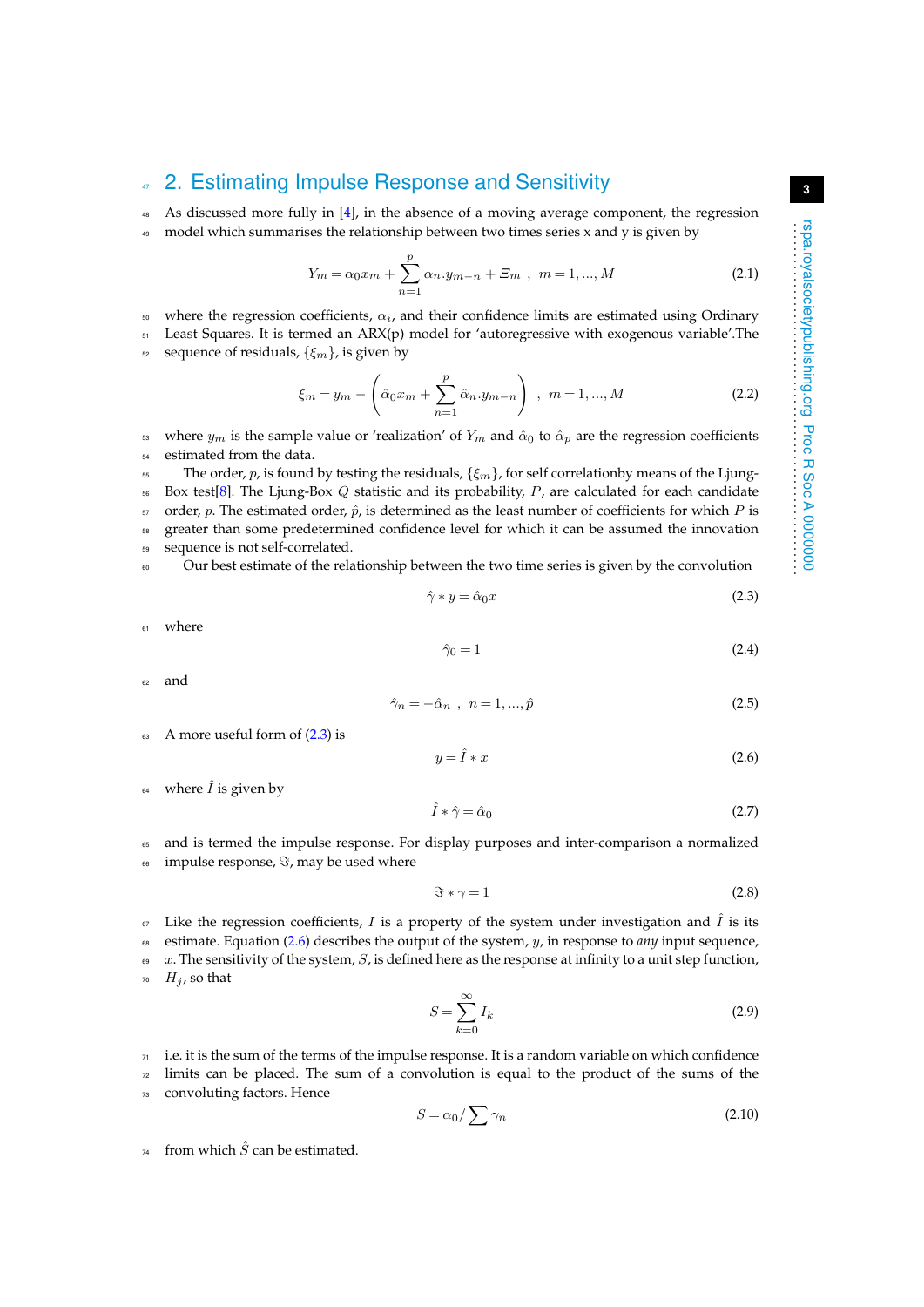### 3. Software

<sup>76</sup> The regression model [\(2.1\)](#page-2-2) was solved using the *OLS* method of the *statsmodels* software package

 $\pi$  [\[9\]](#page-5-7) to give estimates,  $\hat{\alpha}_i$ , of the regression parameters,  $\alpha_i$ , from which estimates of the other <sup>78</sup> parameters were derived. The *fit* method of *OLS* returns a class instance *results* with properties

- <sup>79</sup> specifying the parameter estimates and methods which allow confidence limits to be placed, not
- <sup>80</sup> only on the parameters themselves, but on any algebraic function of them. For example, [\(2.4\)](#page-2-3),
- 81 [\(2.5\)](#page-2-4) and [\(2.10\)](#page-2-5) were used to define a constraint in the form of a null hypothesis,  $H$ , viz.:
	- $\mathcal{H}$  :  $\hat{\alpha}_0 + \hat{S} \, \sum^{\hat{p}} \,$  $\hat{\alpha}_n = \hat{S}$  (3.1)

$$
n{=}1
$$

82 From [\(3.1\)](#page-3-0) a distribution of the probability of estimated sensitivity,  $\hat{S}$ , was found found using the <sup>83</sup> t-test method of the *results* class where the relevant R-matrix tuple corresponding to [\(3.1\)](#page-3-0) was

<sup>84</sup> specified as

<span id="page-3-1"></span><span id="page-3-0"></span>
$$
R = ([1, \hat{S}, ..., \hat{S}], \hat{S})
$$
\n(3.2)

 $\frac{1}{85}$  In Table 1, the Ljung-Box parameter, Q, and its probability, P, were calculated using the associated

<sup>86</sup> class *statsmodels.stats.diagnostic*.

## <sup>87</sup> 4. Global Temperature vs ln(CO2)

<sup>88</sup> We estimated the impulse response of the global average temperature anomaly,  $T<sub>t</sub>$ , to the <sup>89</sup> logarithm of atmospheric carbon concentration,  $\ln(C)$ , rather than to the concentration, C, itself  $90 \quad [10]$  $90 \quad [10]$ . From this we derived an estimate of sensitivity, S, and its confidence limits using [\(3.1\)](#page-3-0) and <sup>91</sup> [\(3.2\)](#page-3-1). Note that sensitivity defined here is the response of the endogenous variable to unit step  $92$  function in the exogenous variable whereas climate sensitivity,  $S_c$ , is defined as the response to 93 doubling of  $CO<sub>2</sub>$  concentration. Hence

<span id="page-3-3"></span>
$$
S_c = \ln(2)S\tag{4.1}
$$

94 and similarly for its confidence limits.

 $\epsilon$  Global average temperature anomaly data, T. were taken from the <HadCRUT.4.5.0.0>  $\theta$ <sub>96</sub> data set [\[11\]](#page-5-9). Carbon dioxide concentrations, C, were taken from the University of Melbourne 97 Greenhouse Gas Factsheet[\[12\]](#page-5-10).

 $\epsilon_{\text{\tiny SR}}$  The ARX method was applied to annual means of global average temperature,  $T_i$ , on the 99 logarithm of atmospheric CO<sub>2</sub> concentration,  $ln(C_i)$ , for the interval 1850 CE to 2014 CE. <sup>100</sup> Applying Ljung-Box to the residuals given by [\(2.2\)](#page-2-6) for ARX(p), p= 0, ... ,5) gives the results shown  $101$  in Table [1.](#page-3-2) The probability, P, for the ARX(4) run has a value of 0.2534 indicating that the null <sup>102</sup> hypothesis that the residuals are unselfcorrelated cannot be rejected. Thus the simplest regression

<span id="page-3-2"></span>**Table 1.** Ljung-Box parameter, Q, and its probability, P, for five ARX runs of global average temperature vs. the logarithm of CO<sub>2</sub> concentration.

| Run    | Variables                                   | $\omega$ | P      |
|--------|---------------------------------------------|----------|--------|
| ARX(0) | $T_i$ vs $ln(C_i)$ only                     | 284.1    | 0.0000 |
| ARX(1) | $T_i$ vs $ln(C_i)$ , $T_{i-1}$              | 49.0     | 0.0084 |
| ARX(2) | $T_i$ vs $ln(C_i)$ , $T_{i-1}$ , $T_{i-2}$  | 48.2     | 0.0074 |
| ARX(3) | $T_i$ vs $ln(C_i)$ , $T_{i-1}$ to $T_{i-3}$ | 40.4     | 0.0358 |
| ARX(4) | $T_i$ vs $ln(C_i)$ , $T_{i-1}$ to $T_{i-4}$ | 29.3     | 0.2534 |
| ARX(5) | $T_i$ vs $ln(C_i)$ , $T_{i-1}$ to $T_{i-5}$ | 28.6     | 0.2367 |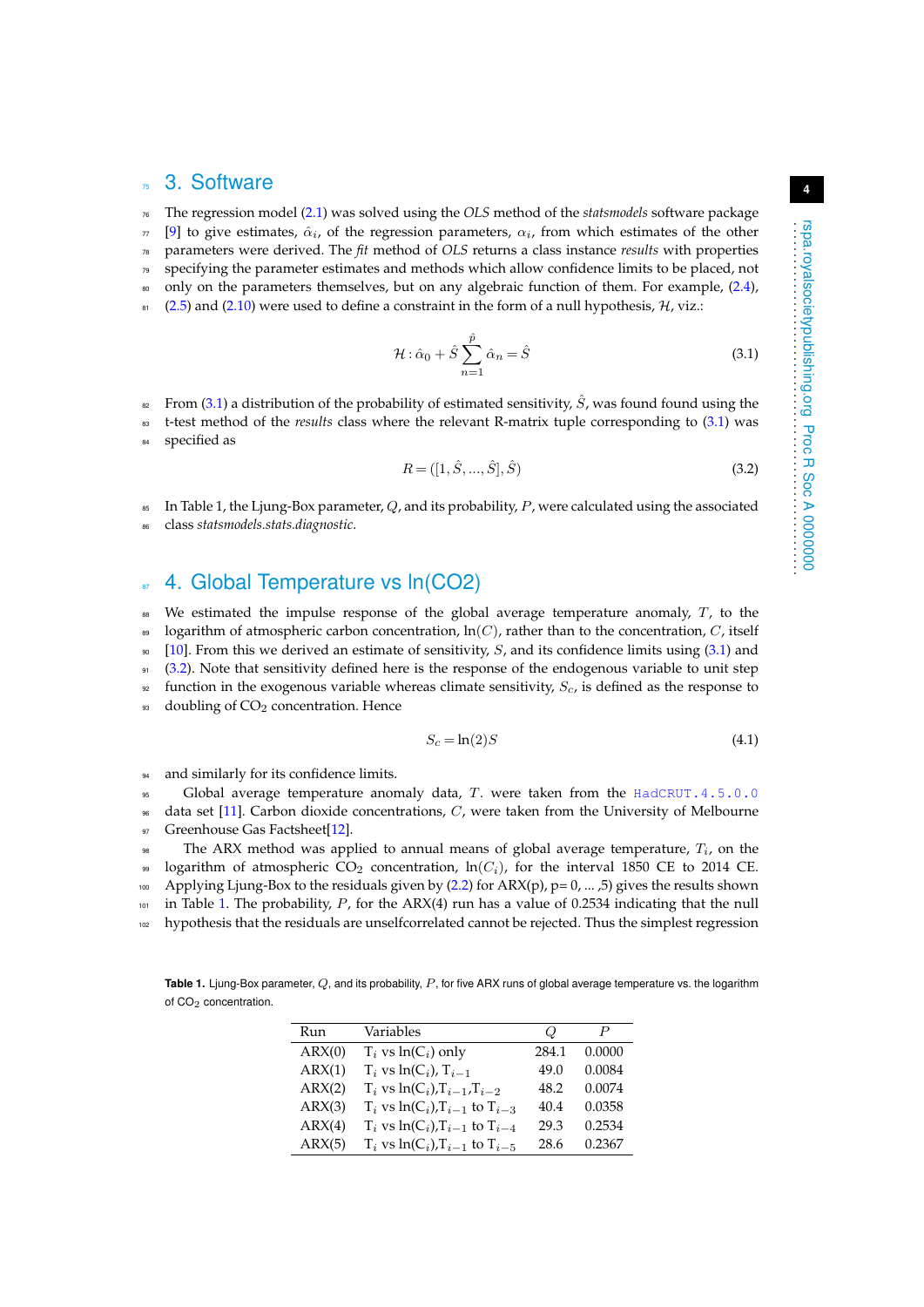$103$  relationship between  $T_i$ , and  $\ln(C_i)$  which unambiguously fits the data is the ARX(4) model, viz.:

<span id="page-4-1"></span>
$$
T_i = \hat{\alpha}_0 \ln(C_i) + \hat{\alpha}_1 T_{i-1} + \hat{\alpha}_2 T_{i-2} + \hat{\alpha}_3 T_{i-3} + \hat{\alpha}_4 T_{i-4} , \quad i = 5, ..., N
$$
 (4.2)

<sup>104</sup> with the regression coefficient estimates {1.161, 0.509, −0.063, 0.057, 0.199}.

<sup>105</sup> This was used in the t-test method of the *results* class to determine probability as a function

 $106$  of estimated sensitivity. From  $(2.10)$ ,  $(4.2)$  and  $(4.1)$ , we estimated global climate sensitivity as,

<sup>107</sup>  $S_c = 2.7$ <sup>o</sup>C with 95 percent confidence limits of 2.3<sup>o</sup>C and 3.4<sup>o</sup>C.

## 108 5. Regional Temperature vs In(CO2)

<sup>109</sup> A netCDF dataset of local mean monthly temperatures for the entire globe was downloaded[\[13\]](#page-5-11). <sup>110</sup> Each temperature value was associated with a 5 degree latitude by 5 degree longitude spherical <sup>111</sup> rectangle, there being 36 X 72 such rectangles. Time series of annual averages were computed for  $\mu_2$  each rectangle for comparison with the above-described time series of  $\ln(C_i)$  using the ARX(p) 113 method. The Ljung-Box P value was found for candidate values of p in the range  $0 < p \le 5$ . The  $114$  smallest value of p for which

<span id="page-4-2"></span>
$$
P > 0.1\tag{5.1}
$$

115 was chosen as the order of the ARX process and  $(2.10)$  solved for S.

<sup>116</sup> Spherical rectangles were eliminated from further processing when the number of years of 117 good data was less than fifty or when no value of  $P$  satisfying  $(5.1)$  could be found. In a surprising 118 number of cases  $p$  was zero in which case  $S$  was simply the first order regression coefficient of <sup>119</sup> temperature on concentration.

 $120$  Local sensitivity estimates are mapped in Figure [1.](#page-6-0) For ease of display S values were rounded 121 to the nearest integer.

#### $\approx$  6. Discussion

123 Local climate sensitivity has been mapped before by Asinimov [\[14\]](#page-5-12) using a similar statistical method. Our map of local sensitivities (Fig [1\)](#page-6-0) and its close resemblance to Asinimov's map 125 demonstrate the viability of the present method. Extreme values tend to lie close together: for example the occurrence of zero values in the North Atlantic and the occurrence of larger values over land. If our method were not working and only generating noise, there would not be such good spatial correlation.

 High values of in Northern Canada and Siberia suggest that, in these locations,  $CO<sub>2</sub>$  concentration is the predominant factor controlling nocturnal radiative cooling in the absence of clouds. High regional values in central China have been noted by Eagle *et al* [\[15\]](#page-5-13). They were derived from paleoclimate data and attributed by them to the fundamental role played 133 by planetary-scale atmospheric dynamics. Low values in the North Atlantic suggest that other factors, such as submarine volcanism, play a role in modulating Sea Surface Temperature so <sup>135</sup> masking radiative effects. Two unusually high maritime values of  $S_c = 4$ <sup>o</sup>C off the SE corner of Australia near the island of Tasmania could be due to the intermittent incursion of the warm East Australia Current into this region.

<sup>138</sup> Figure [1](#page-6-0) is only the first, tantalizing glimpse of the possibilities presented by applying rigorous 139 statistical methods to climate. The effect of  $CO<sub>2</sub>$  concentration on other types of observations, <sup>140</sup> such as precipitation, wind speed and so on, remain to be explored. The strong spatial gradients <sup>141</sup> in climate sensitivity observed in places such as California, imply that mean temperature *gradients* 142 are also affected by climate change and this too must have meteorological implications.

#### **References**

<span id="page-4-0"></span><sup>144</sup> 1 Reid JS. The Sideband Instability and the Onset of Wave Breaking. In: Banner ML, Grimshaw <sup>145</sup> RHJ, editors. Breaking Waves. Berlin, Heidelberg: Springer Berlin Heidelberg; 1992. p. 155–159.

<sup>146</sup> Available from: <https://apps.dtic.mil/dtic/tr/fulltext/u2/a264196.pdf>.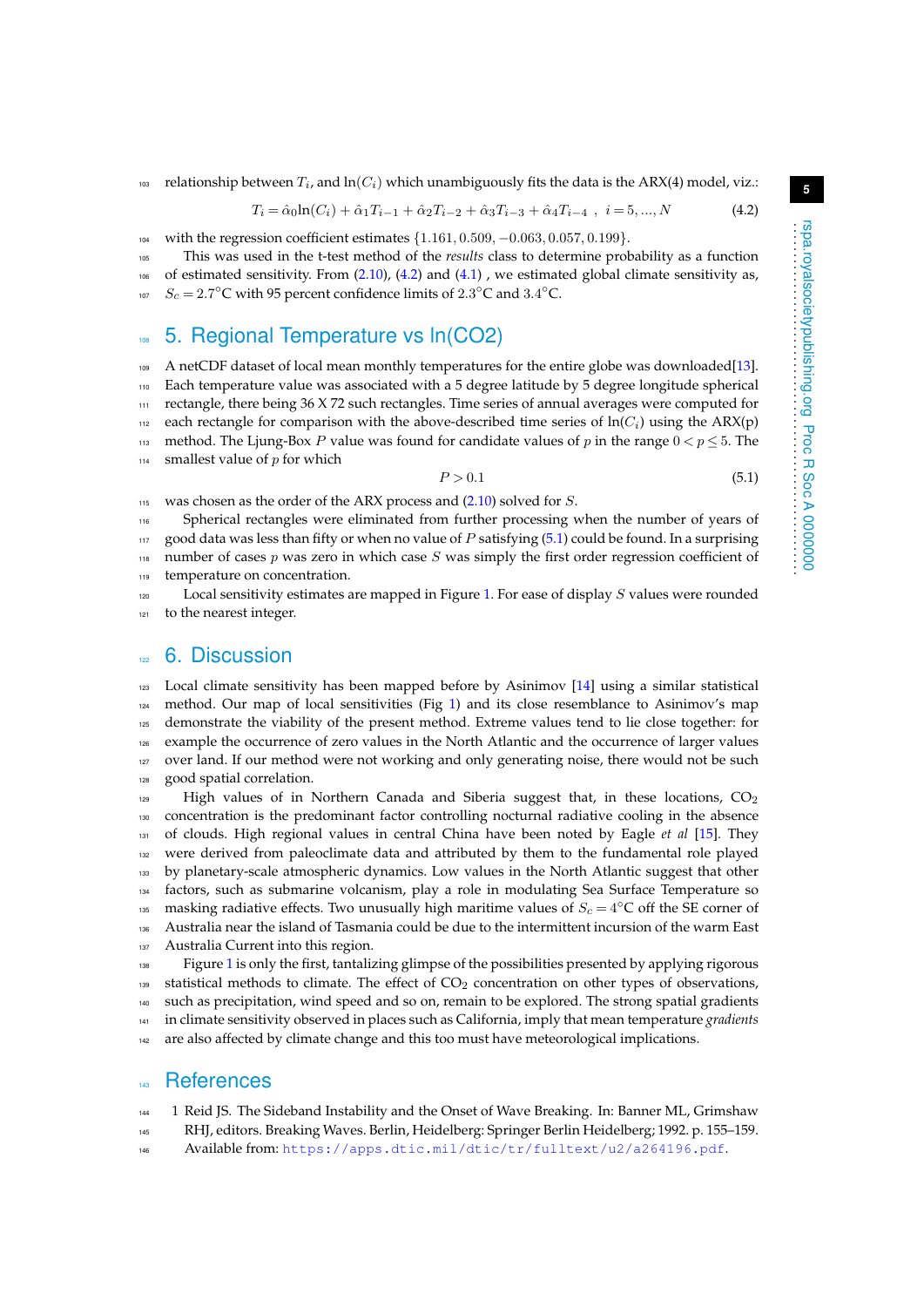- <span id="page-5-0"></span>2 Popper KR. Conjectures and Refutations. New York: Basic Books; 1962.
- <span id="page-5-1"></span> 3 Kuhn TS. The Structure of Scientific Revolutions. Enlarged (2nd ed.). University of Chicago  $149 \text{ Pres} \cdot 1962$
- <span id="page-5-2"></span> 4 Reid JS. The regression of atmospheric concentration on carbon dioxide emissions. Geophysical Research Letters. 2022;Under Review.
- <span id="page-5-3"></span> 5 Dou HS. No Existence and Smoothness of Solution of the Navier-Stokes Equation. Entropy. 2022;24(3). Available from: <https://www.mdpi.com/1099-4300/24/3/339>.
- <span id="page-5-4"></span>6 Reid J. "The Fluid Catastrophe". Newcastle upon Tyne: Cambridge Scholars Publishing; 2019.
- <span id="page-5-5"></span> 7 Mukherjee B, Shaffer A, Patel PB, Yan Z, Wilson CC, CrÃl'pel V, et al. Crystallization of bosonic quantum Hall states in a rotating quantum gas. Nature. 2022;601:58–62. See also: [https:](https://en.wikipedia.org/wiki/Bose%E2%80%93Einstein_condensate) [//en.wikipedia.org/wiki/Bose%E2%80%93Einstein\\_condensate](https://en.wikipedia.org/wiki/Bose%E2%80%93Einstein_condensate).
- <span id="page-5-6"></span> 8 Ljung GM, Box GEP. On a Measure of a Lack of Fit in Time Series Models. Biometrika. 159 1978;65:297-303.
- <span id="page-5-7"></span> 9 Seabold S, Perktold J. statsmodels: Econometric and statistical modeling with python. In: 9th Python in Science Conference; 2010. Available from: [https://www.statsmodels.org/](https://www.statsmodels.org/devel/generated/statsmodels.regression.linear_model.OLS.html) [devel/generated/statsmodels.regression.linear\\_model.OLS.html](https://www.statsmodels.org/devel/generated/statsmodels.regression.linear_model.OLS.html).
- <span id="page-5-8"></span> 10 Huang Y, Shahabadi MB. Why logarithmic? A note on thedependence of radiative forcing on gas concentration. J Geophys Res Atmos. 2014;119:13,683–13,689.
- <span id="page-5-9"></span> 11 Morice CP, Kennedy JJ, Rayner NA, Jones PD. Quantifying uncertainties in global and regional temperature change using an ensemble of observational estimates: The HadCRUT4 dataset. Journal of Geophysical Research. 2012;117:D08101. Available from: [http://data.giss.](http://data.giss.nasa.gov/gistemp/tabledata_v3/GLB.Ts+dSST.txt) [nasa.gov/gistemp/tabledata\\_v3/GLB.Ts+dSST.txt](http://data.giss.nasa.gov/gistemp/tabledata_v3/GLB.Ts+dSST.txt).
- <span id="page-5-10"></span> 12 Meinshausen M, Vogel E, Nauels A, Lorbacher K. Historical greenhouse gas concentrations for climate modelling (CMIP6). Geosci Model Dev. 2017;10:2057–2116. [https://www.](https://www.climatecollege.unimelb.edu.au/cmip6) [climatecollege.unimelb.edu.au/cmip6](https://www.climatecollege.unimelb.edu.au/cmip6).
- <span id="page-5-11"></span> 13 Morice CP, Kennedy JJ, Rayner NA, Winn JP, Hogan E, Killick RE, et al. An updated assessment of near-surface temperature change from 1850: the HadCRUT5 data set. Journal of Geophysical Research: Atmospheres. 2021;126:e2019JD032361. Available from: [https:](https://www.metoffice.gov.uk/hadobs/hadcrut5/data/current/download.html)
- [//www.metoffice.gov.uk/hadobs/hadcrut5/data/current/download.html](https://www.metoffice.gov.uk/hadobs/hadcrut5/data/current/download.html).
- <span id="page-5-12"></span>176 14 Asinimov OA. Predicting Patterns of Near-Surface Air Temperature Using Empirical Data. 177 Climatic Change. 2001;50:297-315.
- <span id="page-5-13"></span> 15 Eagle RA, Risi C, Mitchell JL, Eiler JM, Seibt U, Neelin JD, et al. High regional climate sensitivity over continental China constrained by glacial-recent changes in temperature and the hydrological cycle. Proceedings of the National Academy of Sciences of the United States
- 181 of America. 2013;110(22):8813-8818.